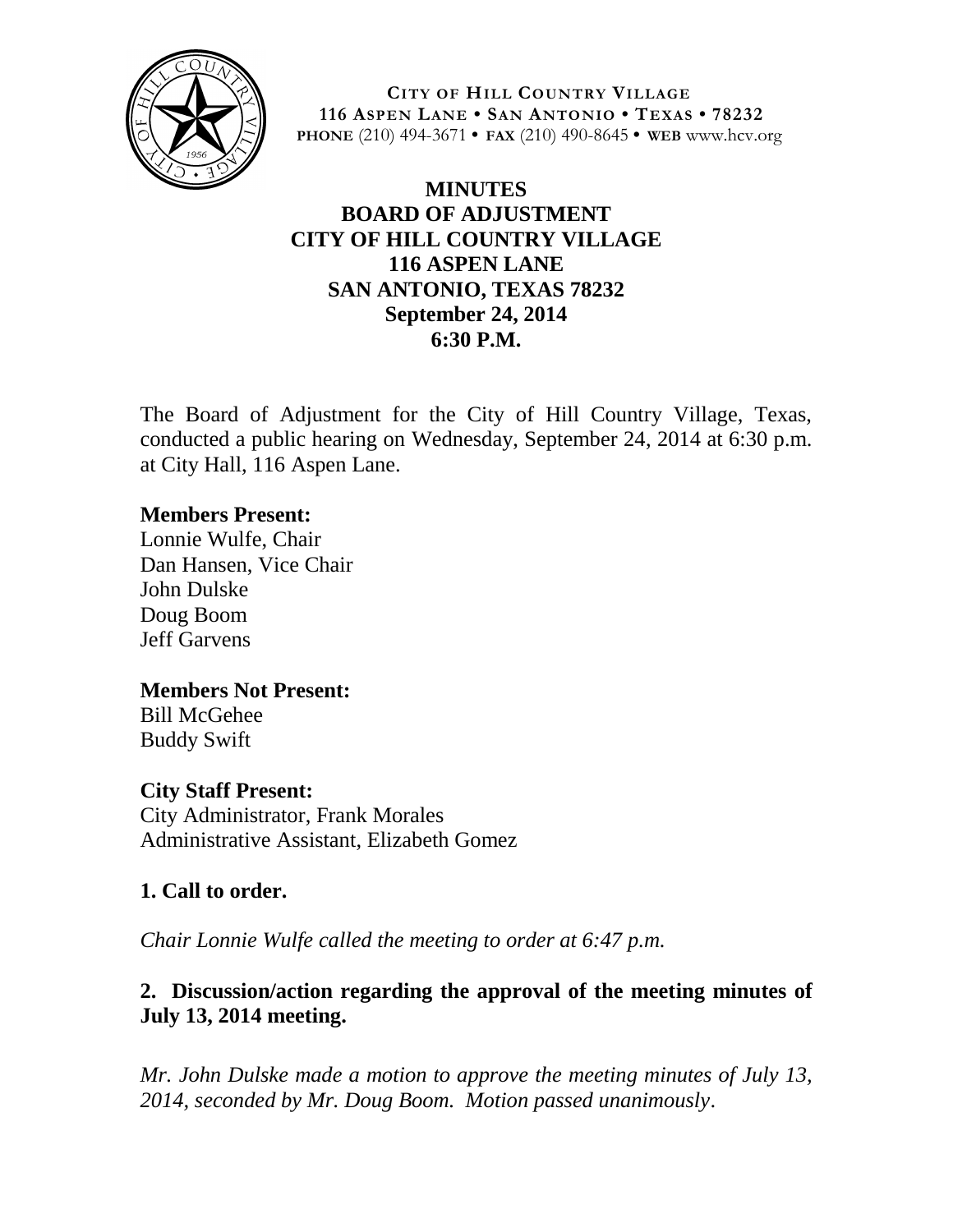**3. A public hearing, discussion, and appropriate action regarding a request from DAC Engineering as authorized by Christian Brothers Automotive Corporation, for a variance to the Zoning Code, Section 78- 16(c) 1b, which requires a side and rear setback of 12 feet at 15301 San Pedro, Hill Country Village, Texas 78232: CB 4990A BLK Lot N IRR 71.66 Ft of 9, in the B-2 Zoning District.**

*Chair Lonnie Wulfe informed everyone the next order would be to discuss the request from Christian Brother's Automotive. Chair Wulfe related we had feedback from three property owners. Chair Wulfe went over the letters and their comments. One was from a residential owner Mr. Wade Smith and two business owners Village Point Investors and HCV Imports LLC. Chair Wulfe related HCV Imports was against it due to safety issues. Chairman Wulfe clarified with Mr. Morales that there was no feedback from anyone adjacent to the property.* 

*Mr. Morales stated the only other letter he had received was from Mr. Dale Mabry who owns a building one property north of the subject property and Mr. Mabry was in favor of Christian Brother's Automotive.*

*Mr. Mosley, speaking on behalf of Ms. Virginia Ohlenbush, stated that she owns the property right next to the requested location. She mentioned she at first had a concern, but does not any longer since Christian Brothers will no longer have the awning that brought the original concern.*

*Chairman Wulfe confirmed with Mr. Jonathon Wakefield of Christian Brother's Automotive that the variance being requested is to go within 6 feet into the setback on the north side from the property line.* 

*Mr. Doug Boom asked Mr. Morales to clarify that none of the adjacent property owners were for or against it.* 

*Mr. Morales confirmed that no adjacent property owner was either for or against the additional commercial use.*

*Mr. Jeff Garvens asked who was against it and Mr. Morales replied that HCV Imports LLC was against it due to safety concerns.*

*Mr. John Dulske asked what the hardship was in requesting the variance request.*